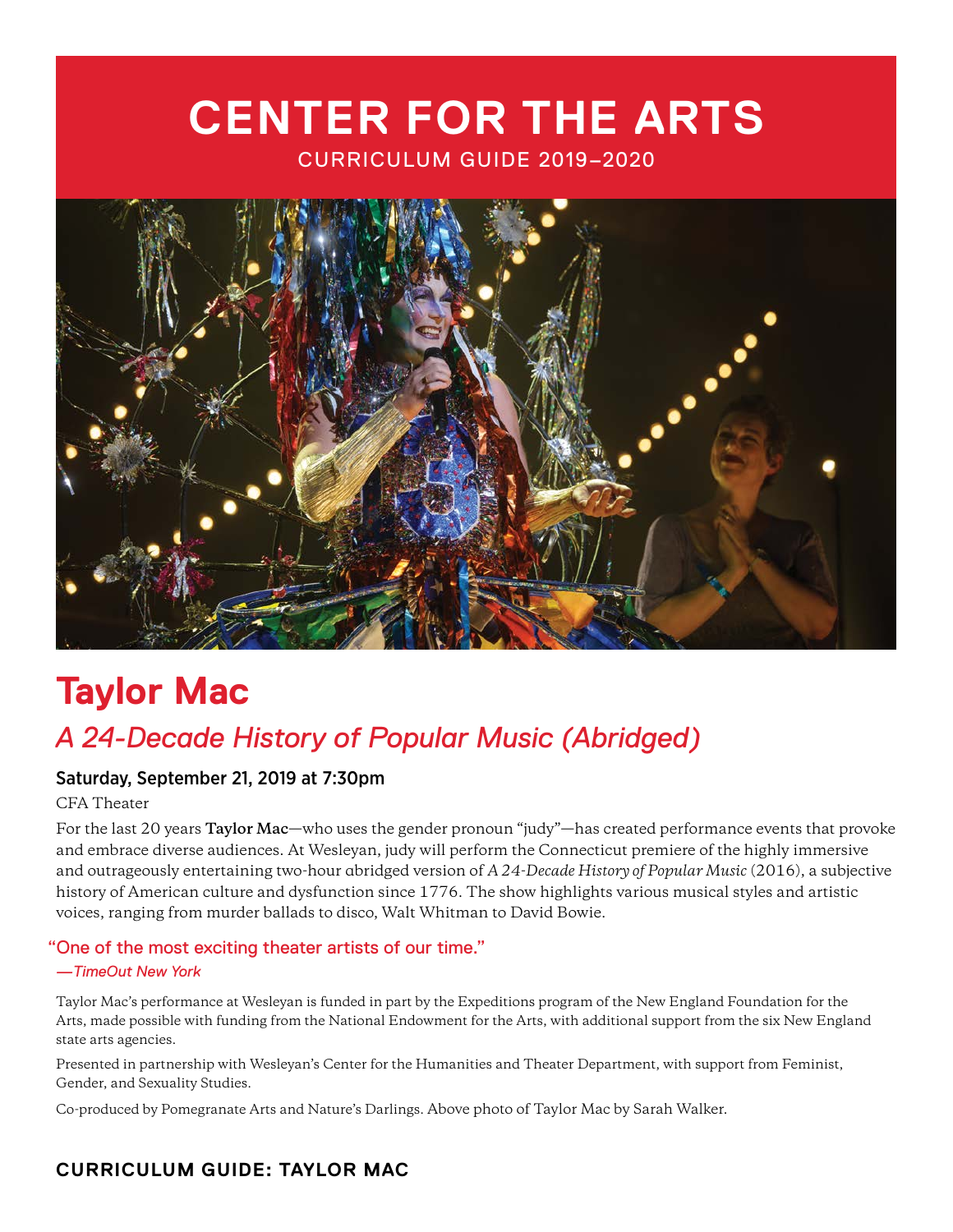## **FREE RELATED EVENTS**

## **"Drag Queens and Radical Faeries and Judys, Oh My!"**

## **Thursday, September 19, 2019 at 4:30pm**

Allbritton Center, Room 311, 222 Church Street

A panel discussion on gender performance and queer histories in sound and dance with Assistant Professor of Theater, African American Studies, and Feminist, Gender, and Sexuality Studies **Katie Brewer Ball**, Associate Professor of Music **Roger Grant**, and Associate Professor of Dance and Feminist, Gender, and Sexuality Studies **Hari Krishnan**, moderated by Professor of Feminist, Gender, and Sexuality Studies, Sociology, and Science in Society **Victoria Pitts-Taylor**. Hosted by Wesleyan's Feminist, Gender, and Sexuality Studies Program.

## **A Conversation with Taylor Mac**

**Friday, September 20, 2019 at 6pm** Memorial Chapel, 221 High Street Moderated by **Sean F. Edgecomb**, Assistant Professor of Drama at The City University of New York's Graduate Center and the College of Staten Island.

## **Queer Cocktail Hour (21+)**

#### **Saturday, September 21, 2019 at 5pm**

Conspiracy, 350 Main Street, Middletown

Join fellow audience members for pre-show drink and food specials from 5pm to 6pm at Conspiracy. Ages 21 and up. Entrance is underneath the marquee (follow the stairs to the second floor). This facility requires stairs and may not be accessible for those with physical disabilities.

## **Talk by Professor Sean F. Edgecomb**

## **Monday, September 23, 2019 at 6pm**

Daniel Family Commons, Usdan University Center

A talk by **Sean F. Edgecomb**, Assistant Professor of Drama at The City University of New York's Graduate Center and the College of Staten Island, who is currently co-editing a volume on the work of Taylor Mac with David Roman.

This event is part of Wesleyan's Center for the Humanities Monday Night Lecture Series.

## **In Conversation: Machine Dazzle**

**Tuesday, November 5, 2019 at 7pm** Memorial Chapel, 221 High Street A moderated conversation with Taylor Mac collaborator and artist **Machine Dazzle**.

#### **Areas of Study:**

American Studies, Anthropology, Art History, Center for Humanities, Civic Engagement, College of Letters, Dance, English, FGSS,Film Studies, Government, History Music, Psychology, Religion, Social. Cultural and Critical Theory Sociology, Studio Art, Theater, Writing

#### **Proposed Themes:**

Acceptance, Activism, Alternative Histories, American History, American Identity, American Music, Audience Participation, "Beautiful Freak", Civic engagement, Camp, Collaboration, Community Building, Disco, Drag, Durational Performance, Glam Rock, Humanity, Immigration, Inclusivity, Marginalization, Masking to Expose/ Reveal Truth, Material Cultural Studies, Nationalism, Patriarchal History Making, Prejudice, Politics, Queer Studies, Radical Openness, Resistance, Representation, Revolution, Social Movements, Trauma

## **Conversation Starters:**

- In what ways can durational and participatory theater break down audience defenses?
- How does American history function in the show to "queer" contemporary time?
- How do Machine Dazzle's costume designs serve to resist misogynistic, homophobic, singular, and whitewashed notions of American identity?
- What different forms/methods of resistance are harnessed in the performance?
- In what ways does Mac reclaim or recast new notions of nation-building?
- How has song/music historically served as a function/strategy of resistance within American history?

# **CURRICULUM GUIDE: TAYLOR MAC**